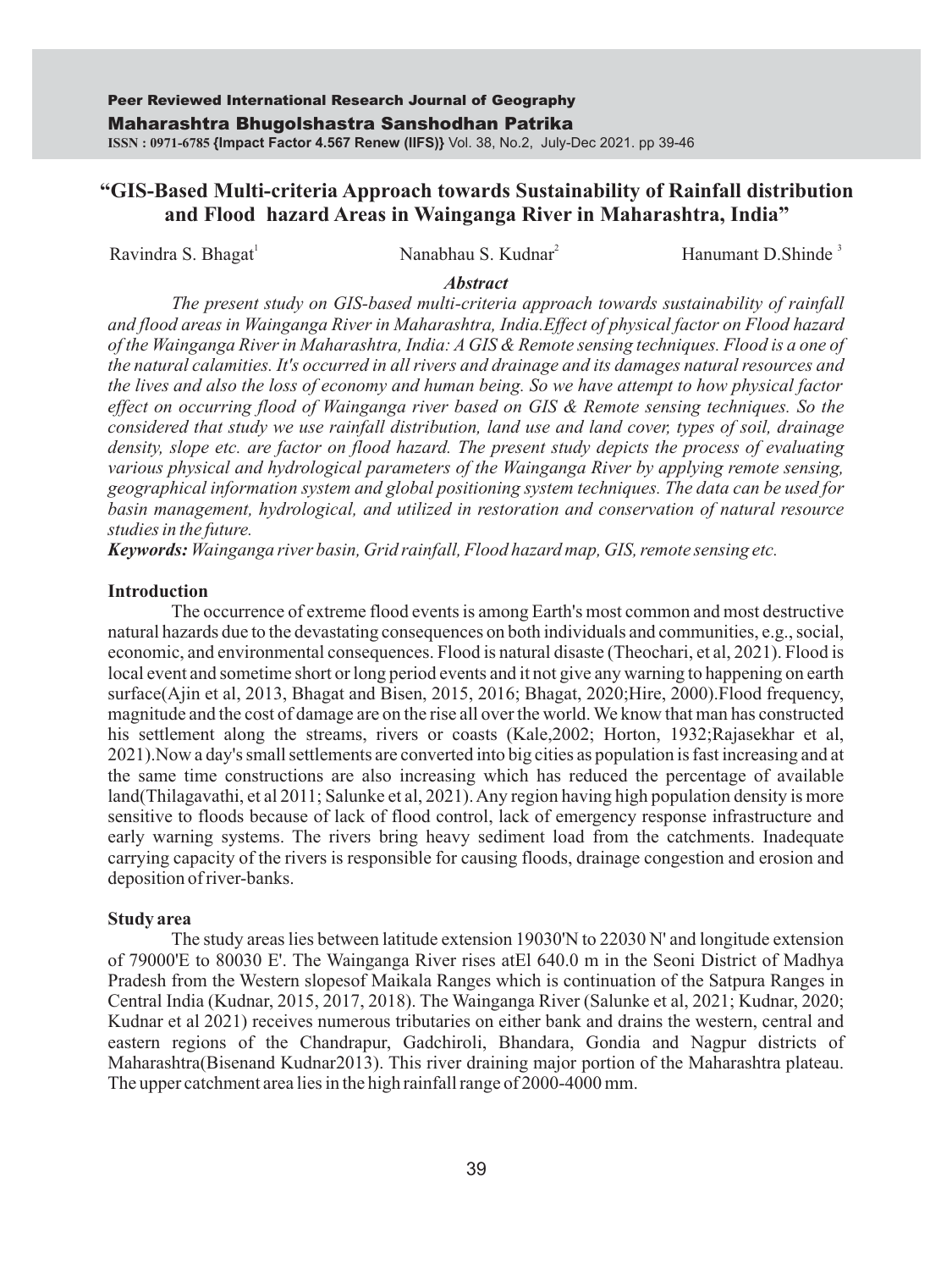

Fig 1. Location Map of Study Area

### **Objective**

- 1) GIS-Based Multi-criteria Approach Towards Sustainability of Rainfall and Flood hazard Areas in Wainganga River in Maharashtra, India
- 2) To understand general land use and land cover of study area.<br>3) To understand the Physiographic profile of study area
- To understand the Physiographic profile of study area
- 4) Try to identify controlling factor on flood hazard.

#### **Data Collection and Methodology**

For the present studies the various maps were formed using ArcGIS. For the present studies of flood analysis data have obtained from one inch topographic map of Survey of India (1:63,360 or 1:2, 50,000). For the prepare a base map, drainage map, water bodies digitized from the toposheet No. 55K, 55O, 55P, 56M, 64C, 64D, 65A.

# **Result & Discussion**

### **Soil type**

Soil type is important factor as the amount of water flow through soil is depends on infiltration capacity for the flood hazard zone. The characteristics and distribution of soils in upper Wainganga region are influenced essentially by the nature and intensity of weathering and the mode and rapidity of fluvial transport on the plateau. For eg. Kali, Kanhar, Sihar, Morand, Khardi and Bardi are the main types of soils that are found in study region. Soil types was obtained from Survey of India toposheet and National Bureau of Soil Survey and Land use Planning. Wainganga sub-basin may broadly be divided into three main categories namely black soil, red soil and mixed black and red soil. So the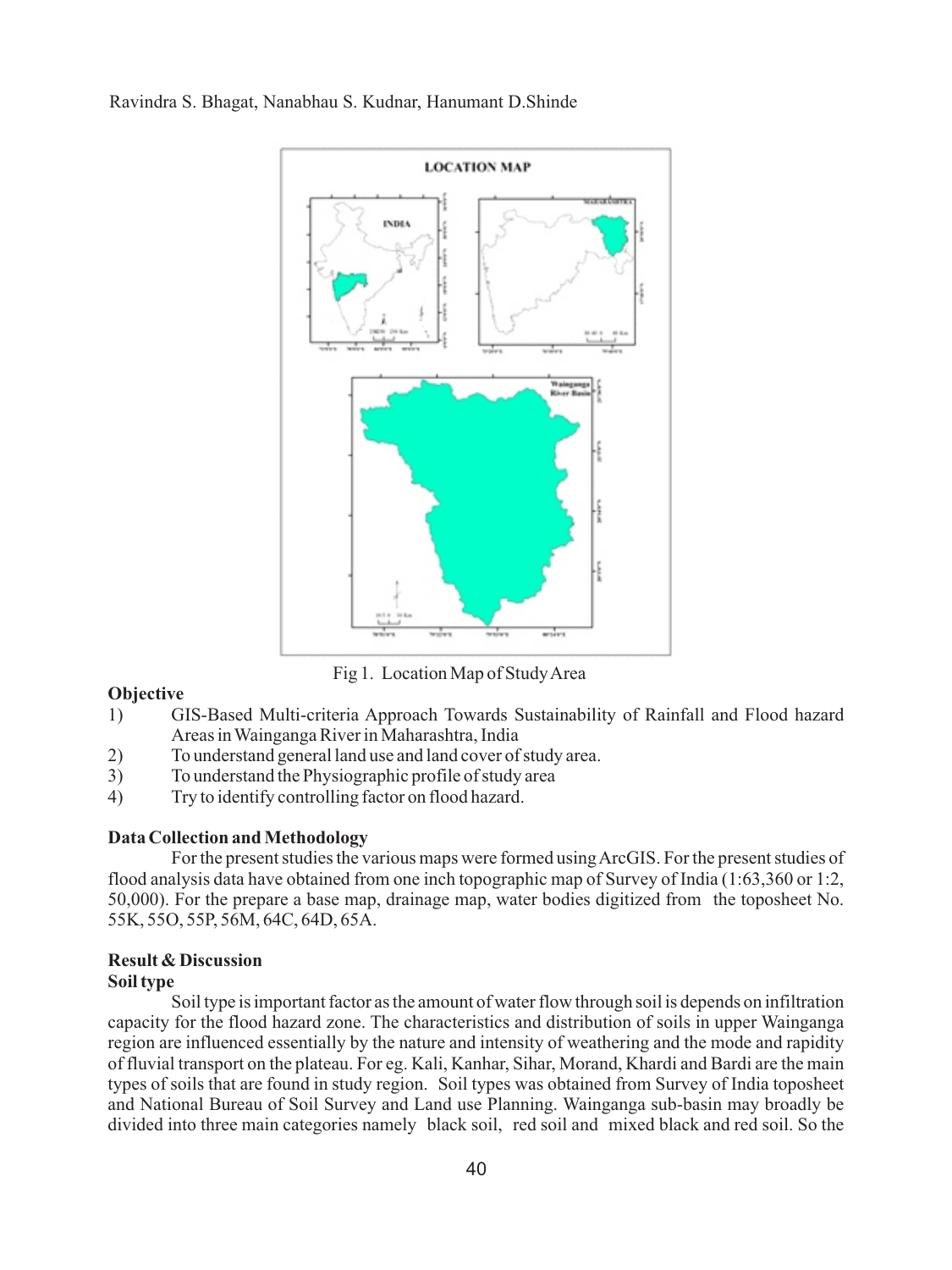high infiltration rate is more than other soil. That means to chances of flood increase with decrease in infiltration capacity (Salunke, et al. 2020; Sneh, 2013).

## **Rainfall distribution**

The rainfall data of these stations were collected from IMD and the rainfall maps was prepared using 49 Grid stations and prepare spatial and temporal rainfall map form collected IMD .Rainfall distribution is important factor for flood hazard zonation. High intensity rainfall is results into heavy floods. Floods occur when the volume of water exceeds the ability of a stream and river to hold the water within its normal banks. Gridded rainfall data of 0.250  $*$  0.250 resolutions was analyzed to annual and seasonal scales in Wainganga river basin located in Maharashtra during 1961 to 2014.

#### **Distribution of Rainy Season Rainfall**

Precepitation records are considered for a period of 54 years from 1961 to 2014 for 49 grid zone in the catchment. Another important aspect of the annual variability of rainfall is the variation in rainy season rainfall for Wainganga basin. The peak maximum of the annual rainfall of recorded 1434 mm to 1487 mm covers area about 129.12sq.km. But the lowest rainfall during monsoon season ranges between having 1052mm to 1106mm its cover area of 751.91 sq.km. Another way of explanation of maximum area is 9200.82 sq.km. area 1216 to 1269 mm of rainfall.

| Sr. No. | <b>Annual Rainfall</b>     | Area $km2$ |
|---------|----------------------------|------------|
|         | $1,216 - 1,269$            | 9200.82    |
| 2       | $1,107 - 1,161$            | 1006.58    |
| 3       | $1,162 - 1,215$            | 2748.54    |
| 4       | $1,434 - 1,487$            | 129.12     |
| 5       | $1,379 - 1,433$            | 668.37     |
| 6       | $1,325 - 1,378$            | 3670.93    |
| 7       | $\frac{1}{270}$ - 1,324    | 8170.52    |
| 8       | $\overline{1,052} - 1,106$ | 751.91     |
|         | <b>Total</b>               | 26347.47   |

**Table 1: Rainy Season Mean Rainfall With Area in mm (1901 - 2014)**

Source: Computed by Researcher



# Fig 2.Rainfall Distribution

## **Land use land cover**

The Wainganga distribution of land use land cover classes of image include rocky land /open space, dense Forest, water bodies, agriculture, sparse vegetation, fallow land, open Scrub, barren land,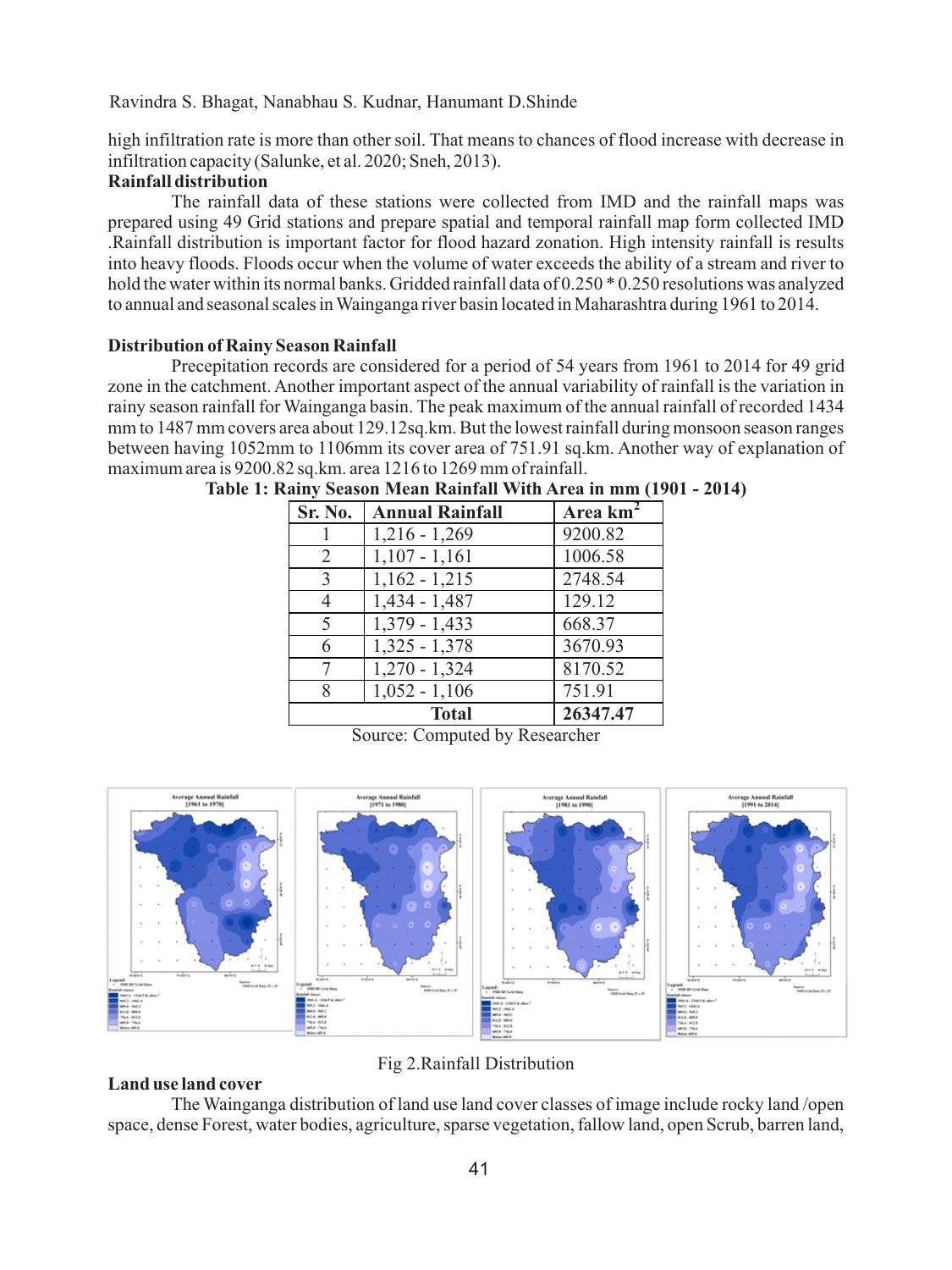settlement, gravel land. The major land use categories in the Wainganga River's basin includes build up land (1.89%) and agricultural land (14.17%) that comprises of generally kharif, rabi and double crop system in the region. For Agricultural land the presence of thick vegetation cover slows that's why the reduces amount of runoff. Forest cover (65.75%) comprises of dense forest (15.03%), sparse vegetation (23.01%), open Scrub (27.71%) and recent plantations. Deciduous or dense forest largely spreads out in the region in the east of the all Wainganga river basin area. Forest cover comprises of deciduous forests, degraded forests, forest blanks and recent plantations. Barren land consists of soil in which plants cannot grow results in increasing runoff on the other side fallow land causes destruction to free flow of runoff. Water Bodies (2.11%), barren Land (9.48%), fallow Land (4.19%), gravel Land (0.52%), rocky Land or open Space (1.88%) can also be found in the region. Waste land with or without scrub and barren rocky/stony waste can also be found in the region.

|                | Table 2 - The Land use & Land Cover pattern of the Wainganga sub-basin |                |                           |  |  |  |  |
|----------------|------------------------------------------------------------------------|----------------|---------------------------|--|--|--|--|
| Sr.            | <b>Land use/Land Cover</b>                                             | Area in sq.km. | <b>Total Geographical</b> |  |  |  |  |
| N <sub>0</sub> | Category                                                               |                | Area $(\% )$              |  |  |  |  |
| 01             | Rocky land/Open space                                                  | 495.49         | 1.88                      |  |  |  |  |
| 02             | Dense Forest                                                           | 3960.89        | 15.03                     |  |  |  |  |
| 03             | Water bodies                                                           | 558.21         | 2.11                      |  |  |  |  |
| 04             | Agriculture                                                            | 3735.03        | 14.17                     |  |  |  |  |
| 05             | Sparse vegetation                                                      | 6063.82        | 23.01                     |  |  |  |  |
| 06             | Fallow land                                                            | 1101.28        | 4.19                      |  |  |  |  |
| 07             | Open Scrub                                                             | 7299.50        | 27.71                     |  |  |  |  |
| 08             | Barren land                                                            | 2497.43        | 9.48                      |  |  |  |  |
| 09             | Settlement                                                             | 497.46         | 1.89                      |  |  |  |  |
| 10             | Gravel land                                                            | 137.90         | 0.52                      |  |  |  |  |
|                | Total                                                                  | 26347.01       | 100                       |  |  |  |  |

#### **Slope**

Slope of a land is one of the important physiographic aspects that influence the agricultural land use of an area. The direction of the slope of this study region is from north-west to south-east. The eastward slope and northwestern in the study area is gentle but the slope in the western and northern part is steep i.e. 1.50%.

## **Very Steep Slopes**

The Balaghat Range has bare slopes and gullied topography. These are the limiting and controlling variables in terms of its land use pattern. It seems to be a severe soil erosion zone during monsoon. It is characterized by coarser texture of soil, thin soil cover and mere vegetation growth. The very strongly and steeply sloping zones are found in northern part of Wainganga basin. The steep slope area i.e. 5.66% is the limitation for the agricultural land use. Therefore, in such area the small patches of land between the two high elevated areas. **Table 3 : Slope in Study area**

| Sr. No.        | <b>Slope Class</b> | Area in ha. | Area Sq.Km. | Area $(\% )$ |
|----------------|--------------------|-------------|-------------|--------------|
|                | Gentle             | 1463008.80  | 14630.09    | 55.53%       |
| 2              | <b>Moderate</b>    | 717292.50   | 7172.93     | 27.23%       |
| 3              | <b>Stiff</b>       | 265055.62   | 2650.56     | 10.06%       |
| $\overline{4}$ | <b>Steep</b>       | 149173.90   | 1491.74     | 5.66%        |
| 5              | <b>Very Steep</b>  | 36758.14    | 367.58      | $1.40\%$     |
| 6              | <b>Extra Steep</b> | 2670.17     | 26.70       | 0.10%        |
|                | <b>Precipitous</b> | 722.07      | 7.22        | 0.03%        |
| <b>Total</b>   |                    | 2634681     | 26346.8     | 100%         |

Source: Computed by Researcher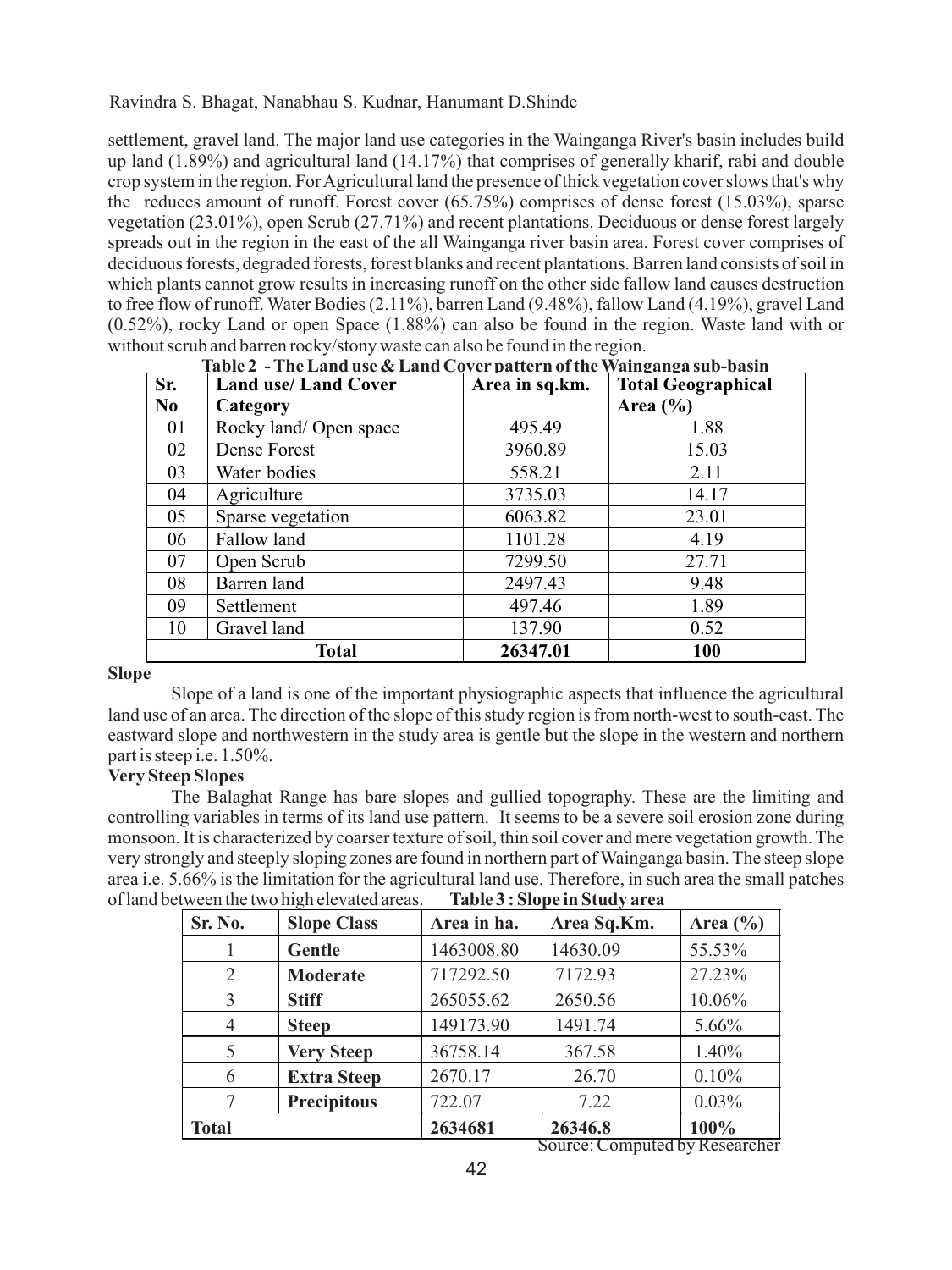## **Moderately Steep Slopes**

Along the bank of Wainganga River, the eastern and northern part of the Bhandara, Gondia and some part of the Nagpur district has moderate slope. The central part has also moderate slope. The average slope of this region is about 300 to 400. Coarser texture soil is distributed due to surface wash and mass wasting process. The bare nature hill slopes support to high erodibility. The material is removed from upper slopes and deposited at the foothills. Large boulders are released and accumulated at the base of the hills. The unit appears to have maximum proportion of waste land, rocky barren and fallow land.

# **Gentle Slopes**

This unit comprises of very high area of the study area (55.53%). These slopes are observed in the western, southern part of the Wainganga basin, the piedmont plain is formed by alluvium transported from the upslope region on the confluence of Wainganga and Wardha River near Ashthi village. Such plains are favourable for the agriculture activities. The left bank of Kanhan River has also the plain area.



## **Drainage Density**

Drainage density refers to total stream lengths per unit areaIt is a measure of how the watershed is drained by streams. A low drainage density value is not favourable for runoff or less runoff and hence indicates of high chance of flood.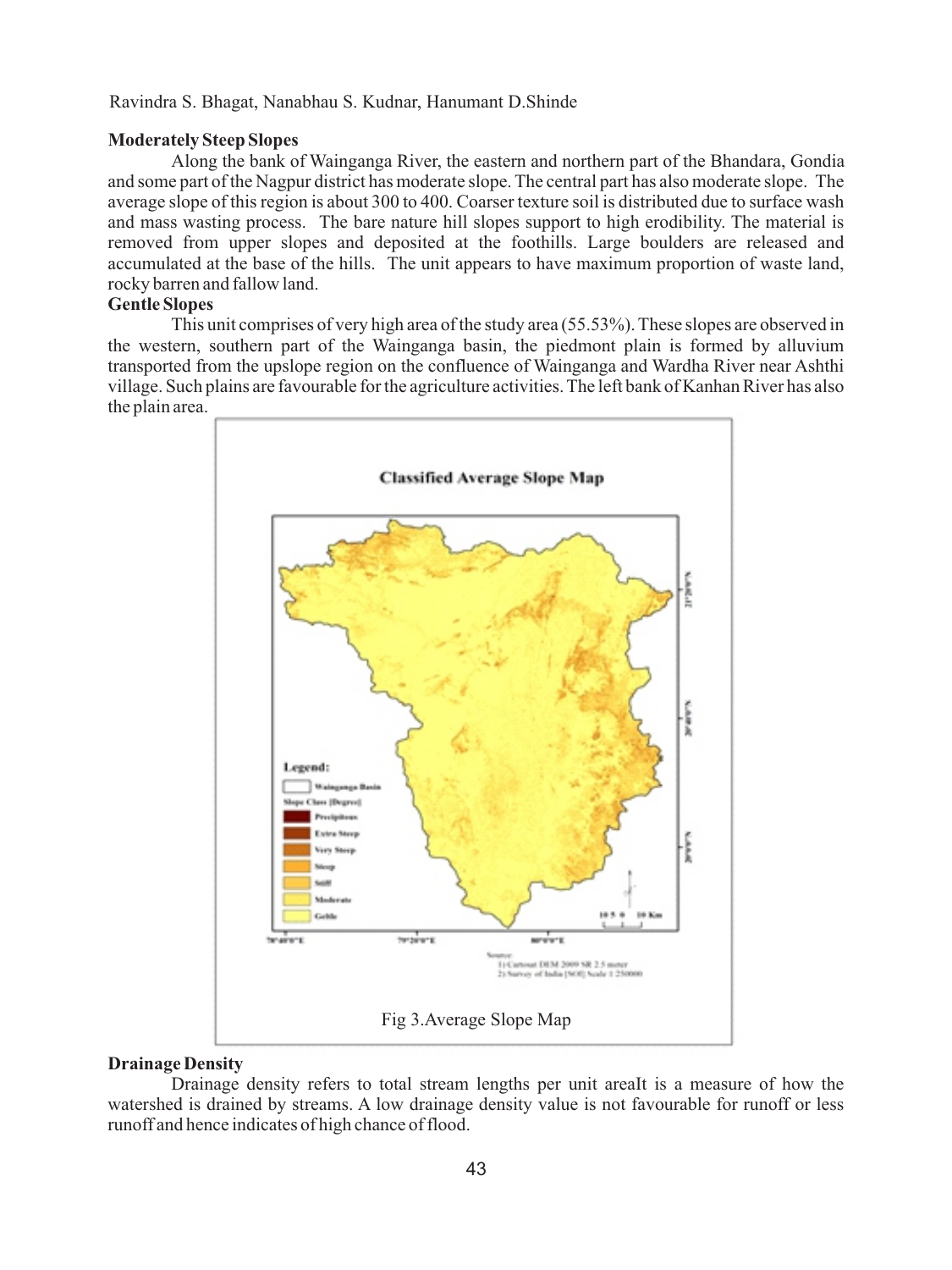Drainage density = 
$$
Dd = \Sigma L/A
$$
  
= 16634.51 km/26347.47 km<sup>2</sup>  
= 0.63

The Wainganga River sub-basin drainage density is Coarse (drainage density 0.63) on account of such as basalt, hilly relief, hard rock which tends to give low drainage density. Map 4.4 shows that North and south part have been the high drainage density but in the middle part of the basin very low dense. It is affected by the factors which control the characteristic length like resistance of weathering, permeability of rock formation, climate, vegetation etc. High drainage density is noticed in the regions of weak and impermeable surface material and sparse vegetation and mountain relief. The mean value of Dd in Wainganga river basin is 0.63 km. /sq.km. This indicates the resistance permeable material with fairly vegetative cover and low relief. But as the spatial variation is concerned, the upper Wainganga basin indicates very high Dd value (5 to 8 km. per sq. km.). Therefore, the basin is weak and impermeable surface material and relatively greater topographical relief.



### **Flood Hazard of study region -**

Flood hazard give us an idea of highest flood levels in the flood prone areas which help to understand channel changes and socio-economic losses in the study region.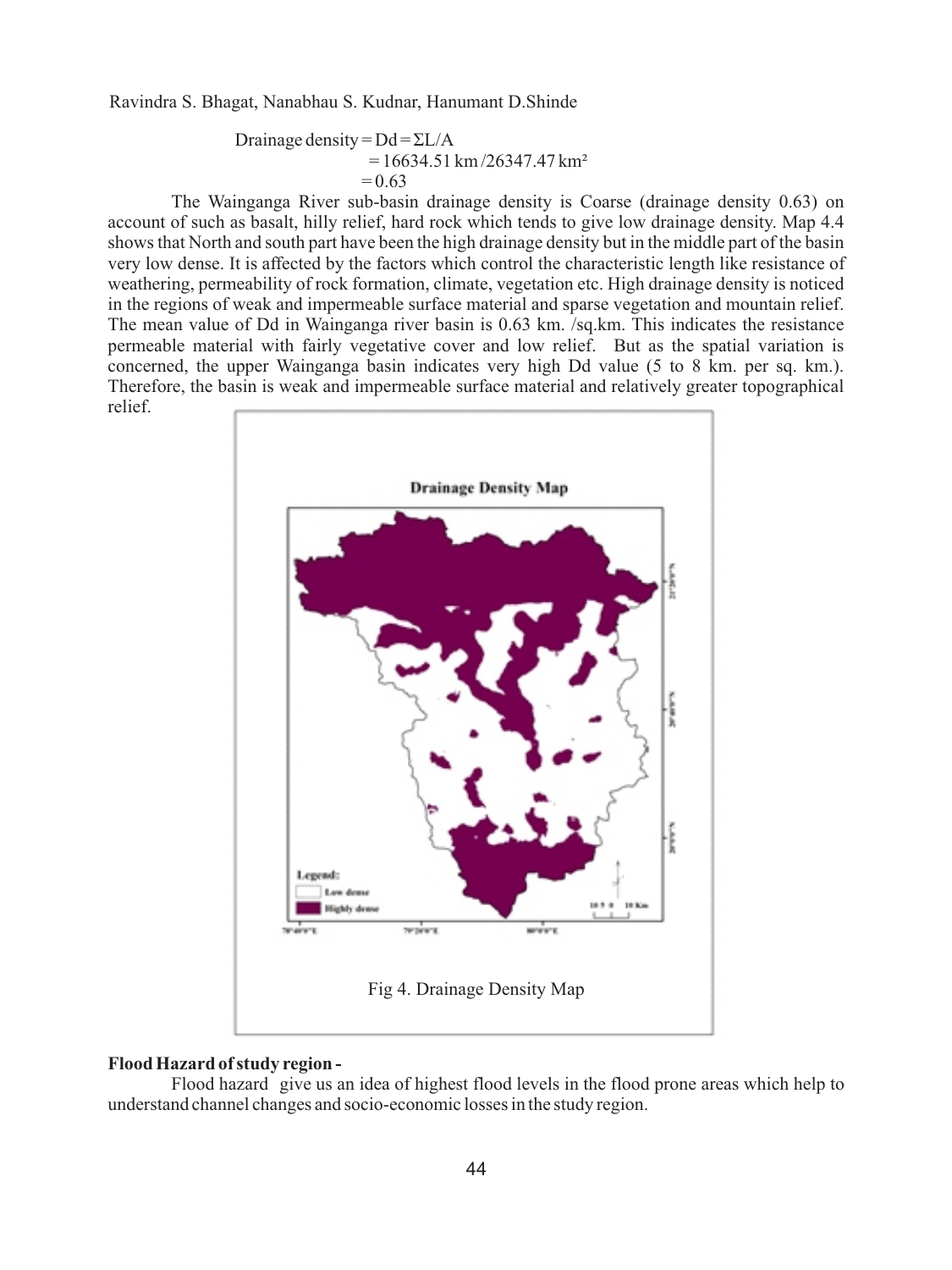# **Conclusion**

This paper presents a GIS-based MCDA approach for the identification of potential floodprone area and flood hazard map assessment through hydrological analysis and hydraulic simulation at an ungauged river basin.The study was carried out with how physical factors are impact on flood on Wainganga basin. GIS tool is usefual for preparing of flood map which is useful for public awarenss. So planner take decision to response measure. Like as Flood booths are the major unit to provide relief and rescue operation. These booths provide real-time information on the flood stage of river to flood control. Flood forecasting stations should also be increased so that a proper coverage of entire area is done and a forecast should be done much before actual occurrence, so that evacuation can be carried out in time. This will save human and cattle lives and also the damage to moveable property.

# **Reference**

- 1. Ajin, R. S., Krishnamurthy, R. R., Jayaprakash, M. and Vinod, P. G., (2013), Flood hazard assessment of Vamanapuram River Basin, Kerala, India: An approach using Remote Sensing and GIS techniques, Advances in Applied Science Research, 4(3), pp 263-274.
- 2. Bhagat, Ravindra and BisenDevendra (2015) Flood Study of Wainganga River in Maharashtra Using GIS & Remote Sensing Techniques, International Journal of Science and Research, 782-785.
- 3. Bhagat, Ravindra and BisenDevendra (2016) Land use and Land cover of Wainganga River in Maharashtra using GIS and Remote sensing technique, Golden Research Thoughts, International Recognition Multidisciplinary Research Journal ISSN: 2231-5063, Volume - 5 | Issue – 9, Page No.  $1-7$
- 4. Bhagat, R. S. (2020) Longitudinal Dispersion Characteristics of Wainganga River and Natural Streams, India, Our Heritage, ISSN: 0474-9030 Vol-68-Issue-1- Pp. 884 to 892
- 5. Bisen, D.K., and Kudnar, N.S. (2013) ASustainable Use and Management of Water Resource of The Wainganga River Basin: - A Traditional Management Systems. figshare. Journal contribution. https://doi.org/10.6084/m9.figshare.663573.v1
- 6. Hire P.S. (2000) "Geomorphic and Hydraulic studies of floods in Tapi Basin published Ph.D.
- 7. Horton, R.E., (1932) Drainage basin characteristics, Trans. Amer. Geophysics. U. Vol. 14. pp. 350-361. https://doi.org/10.1029/TR013i001p00350
- 8. Horton, R.E., (1945) Erosional development of streams and their drainage basins; Hydro-<br>physical approach to quantitative morphology. Bull Geological Social America physical approach to quantitative morphology. Bull Geological 56:275–370 https://doi.org/10.1130/0016-7606(1945)56[275:EDOSAT]2.0.CO;2
- 9. Kale V S, (2002) Fluvial geomorphology of Indian Rivers-an Overview Progress. Physical Geography 26(3):400-433. DOI: https://doi.org/10.1191/0309133302pp343ra
- 10. Kudnar, N. S., (2015): Morphometric Analysis and Planning for Water Resource Development of the Wainganga River Basin Using Traditional & GIS Techniques" University Grants Commission (Delhli), pp-11-110.
- 11. Kudnar, N. S., (2017) Morphometric Analysis of the Wainganga River Basin Using Traditional & GIS Techniques, Ph.D. Thesis R.T.M. University, Nagpur pp-22-230.
- 12. Kudnar, N. S., (2018) Water Pollution a Major Issue in Urban Areas: A Case Study of the Wainganga River Basin, Vidyawarta International Multidisciplinary Research Journal, pp 78-84.
- 13. Kudnar, N.S. (2020)GIS-based assessment of morphological and hydrological parameters of Wainganga River Basin, Central India. Model. Earth Syst. Environ. 6, 1933–1950. https://doi.org/10.1007/s40808-020-00804-y
- 14. Kudnar NS., Padole MS, et al (2021) "Traditional crop diversity and its conservation on-farm for sustainable agricultural production in Bhandara District, India", International Journal of Scientific Research in Science, Engineering and Technology, Vol. 8 Iss. 1, pp. 35-43, https://doi.org/10.32628/IJSRSET207650